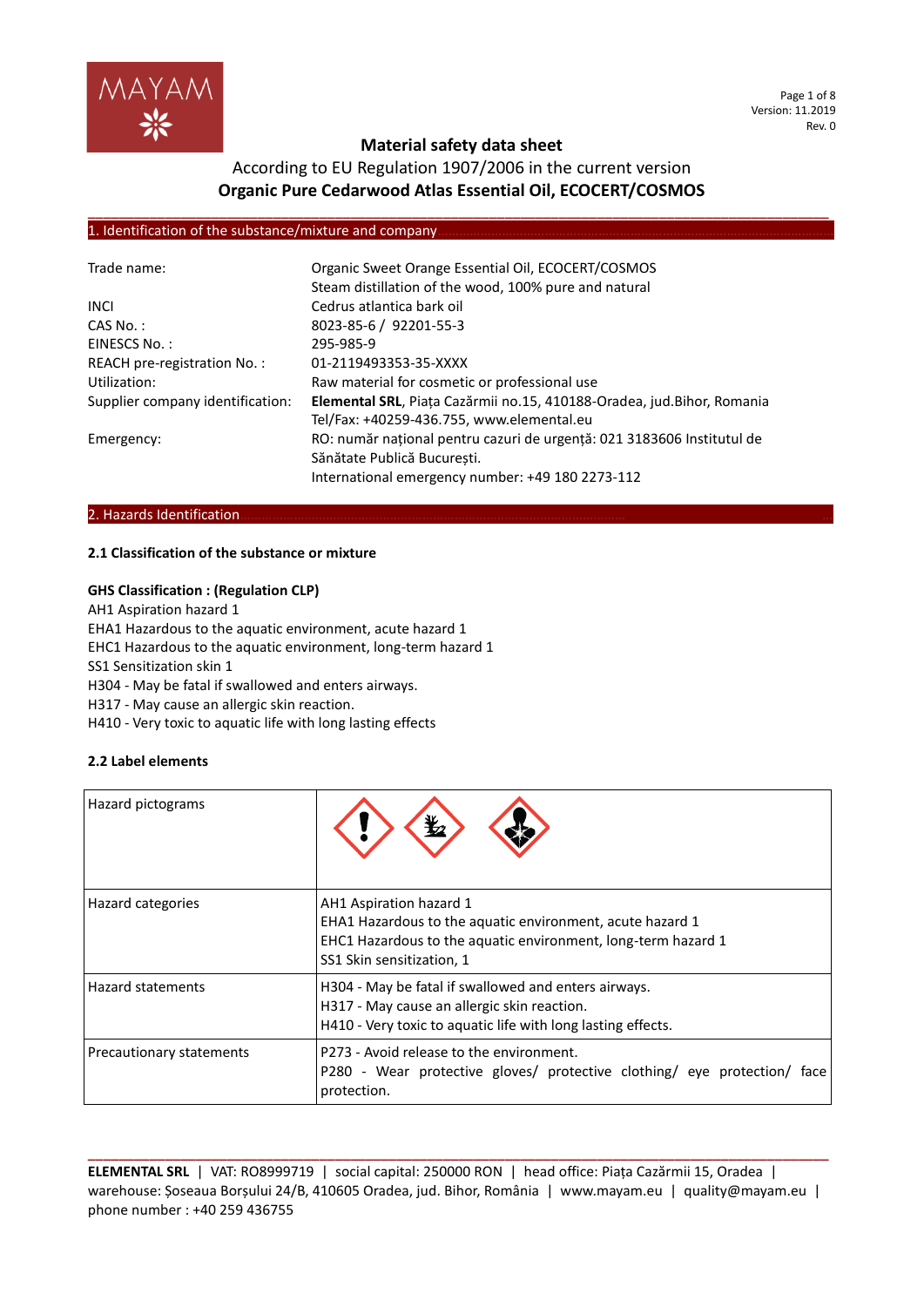

## According to EU Regulation 1907/2006 in the current version **Organic Pure Cedarwood Atlas Essential Oil, ECOCERT/COSMOS**

|                                                     | P301+P310 - IF SWALLOWED: Immediately call a POISON CENTER/doctor.<br>P302+P352 - IF ON SKIN: Wash with plenty of water.<br>P333+P313 - If skin irritation or rash occurs: Get medical advice/attention.<br> P501 - Dispose of contents/container in accordance with local/ regional/<br>national/ international regulation. |
|-----------------------------------------------------|------------------------------------------------------------------------------------------------------------------------------------------------------------------------------------------------------------------------------------------------------------------------------------------------------------------------------|
| European Union specific hazard None<br>l statements |                                                                                                                                                                                                                                                                                                                              |

#### **2.2 Other hazards**

Contains: **1,8,12-Bisabolatriene**

#### 3. Declaration of ingredients.

Product not concerned by the component list.

#### **3.1. Substances**

| <b>Material</b>       | C.A.S      | <b>EINECS</b> | <b>Risk Symbol</b>                                | %    |
|-----------------------|------------|---------------|---------------------------------------------------|------|
| alpha-Cedrene         | 469-61-4   | 207-418-4     | AH1, EHA1, EHC1, FL3 - H226, H304,<br>H400, H410  | 8.00 |
| 1,8,12-Bisabolatriene | 17627-44-0 | 241-610-9     | AH1, SCI2, SS1B - H304, H315, H317                | 3.00 |
| Longifolene           | 475-20-7   | 207-491-2     | AH1, EHA1, EHC1, SS1B - H304, H317,<br>H400, H410 | 3.00 |

#### **3.2. Mixtures**

Not concerned

#### 4. First aid measures.

#### **4.1 Description of first aid measures**

**Contact with skin :** Wash immediately and abundantly with water and soap. Rinse then with clear water.

**Contact with eyes :** Abundant rinsing with water (15 minutes open eyelids) then washing with an ocular lotion standard Dacryoserum. In case of disorder, consult an ophthalmologist.

**In the event of swallowing :** Do not induce vomiting, maintain the patient at rest. Resort to the medical care.

**In the event of excessive inhalation :** Move the victim to fresh air. Get medical advice immediately.

**Soiled clothing :** Withdraw soiled clothing and re-use them only after decontamination.

**ELEMENTAL SRL** | VAT: RO8999719 | social capital: 250000 RON | head office: Piața Cazărmii 15, Oradea | warehouse: Șoseaua Borșului 24/B, 410605 Oradea, jud. Bihor, România | www.mayam.eu | quality@mayam.eu | phone number : +40 259 436755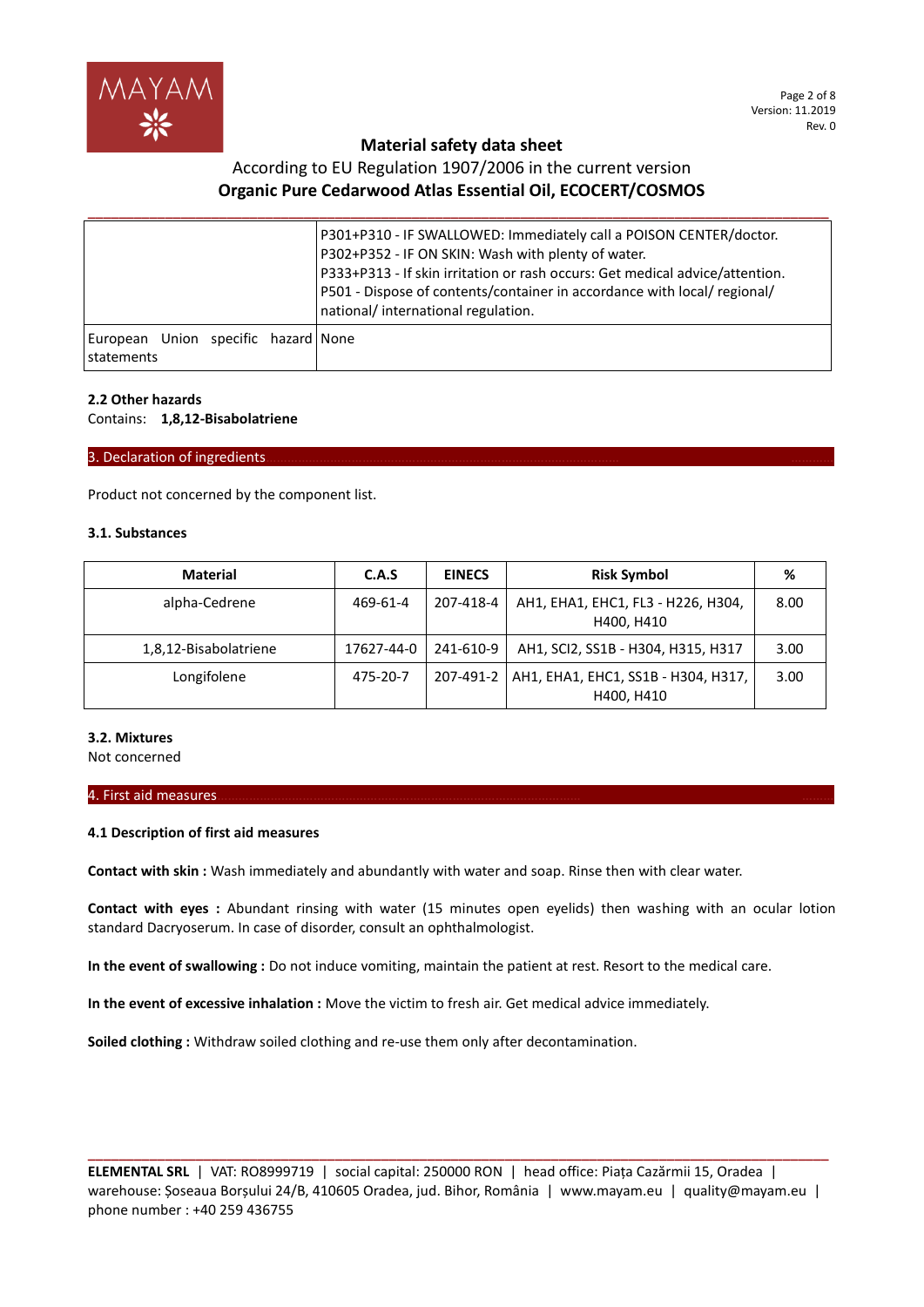

Page 3 of 8 Version: 11.2019 Rev. 0

## According to EU Regulation 1907/2006 in the current version **Organic Pure Cedarwood Atlas Essential Oil, ECOCERT/COSMOS**

**\_\_\_\_\_\_\_\_\_\_\_\_\_\_\_\_\_\_\_\_\_\_\_\_\_\_\_\_\_\_\_\_\_\_\_\_\_\_\_\_\_\_\_\_\_\_\_\_\_\_\_\_\_\_\_\_\_\_\_\_\_\_\_\_\_\_\_\_\_\_\_\_\_\_\_\_\_\_\_\_\_\_\_\_\_\_\_\_\_\_\_\_\_\_\_\_**

#### 5. Fire fighting measures.

#### **5.1. Extinguishing media**

Recommended : foam, dry powder, carbon dioxide (CO2) Inadvisable : avoid full water jet

#### **5.2. Special hazards arising from the substance or mixture**

**Flammability :** The product is not flammable

**Prevention:** Do not smoke. Do not use flame near.

#### **5.3. Advice for firefighters**

Never use a direct stream of water.

6. Accidental release measures

#### **6.1. Personal precautions, protective equipment and emergency procedures**

Use appropriate personal protective equipment during clean-up.

#### **6.2. Environmental precautions**

Do not allow to enter sewers/ surface or ground water.

#### **6.3. Methods and material for containment and cleaning up**

Absorb with liquid-binding material (sand, diatomite, acid binders, universal binders, sawdust).

#### **6.4. Reference to other sections**

Not concerned

## 7. Handling and storage.

#### **7.1. Precautions for safe handling**

Close packing after use. Reproduce labeling if transferred in another container.

#### **7.2. Conditions for safe storage, including any incompatibilities**

-Avoid any useless exposure. Keep away from food and drinks.

-Preserve only in the container of origin in a fresh place and broken down well. Keep the containers closed out of their use.

-Do not leave it near heat source, direct rays of the sun.

#### **7.3. Specific end use(s)**

Wash hands and any other area exposed with soap and water before eating, drinking, smoking and before leaving work.

#### 8. Exposure controls / personal protection.

#### **8.1. Control parameters**

Not concerned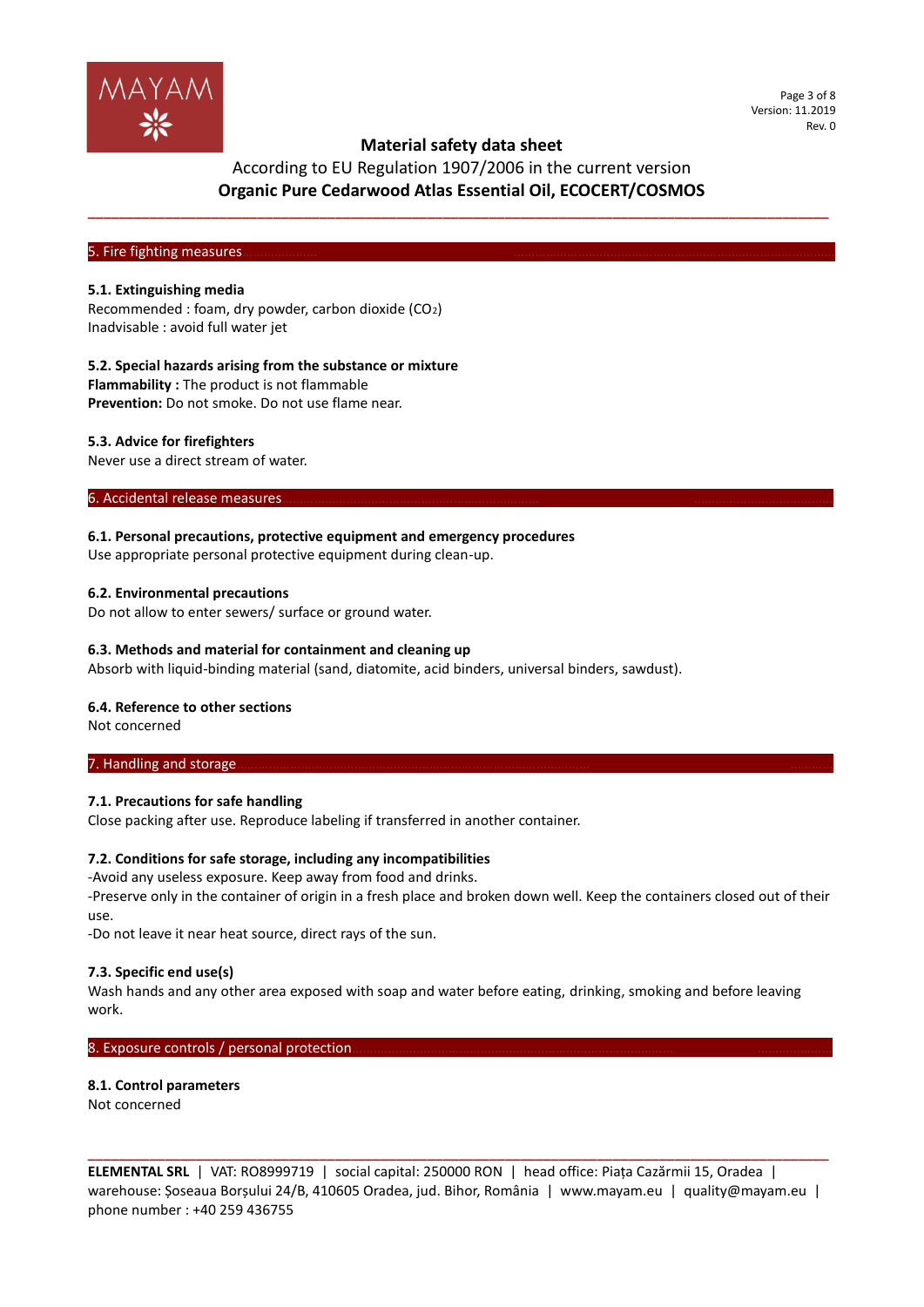

#### Page 4 of 8 Version: 11.2019 Rev. 0

## **Material safety data sheet**

According to EU Regulation 1907/2006 in the current version **Organic Pure Cedarwood Atlas Essential Oil, ECOCERT/COSMOS**

**\_\_\_\_\_\_\_\_\_\_\_\_\_\_\_\_\_\_\_\_\_\_\_\_\_\_\_\_\_\_\_\_\_\_\_\_\_\_\_\_\_\_\_\_\_\_\_\_\_\_\_\_\_\_\_\_\_\_\_\_\_\_\_\_\_\_\_\_\_\_\_\_\_\_\_\_\_\_\_\_\_\_\_\_\_\_\_\_\_\_\_\_\_\_\_\_**

#### **8.2. Exposure controls**

**General protective and hygienic measures:** Avoid skin and eyes contact. Keep away from foodstuffs, beverages and feed. Wash hands before breaks and at the end of work.

#### **Personal Protection :**

- Hand protection: Wear gloves.
- Eye protection: Wear glasses.
- Respiratory protection : Wear a mask.

-Ingestion : Do not use, drink and smoke during use.

#### 9. Physical and chemical properties

#### **9.1. Information on basic physical and chemical properties**

Texture : Liquid more or less viscous Color : [Yellow orangey ; Brown] Odor : Characteristic, woody, sweet, nice

### **9.2. Other information**

Angular rotation at 20°C (°) : [+60 ; +90] Relative density at 20°C : [0.925 ; 0.945] Refractive index at 20°C : [1.500 ; 1.520] Flash point (°C) : +100

#### 10. Stability and reactivity.

**10.1. Reactivity** Not concerned

**10.2. Chemical stability** Not concerned

**10.3. Possibility of hazardous reactions** Not concerned

**10.4. Conditions to avoid** Not concerned

**10.5. Incompatible materials** Not concerned

**10.6. Hazardous decomposition products**

**Thermal decomposition / conditions to be avoided:** No decomposition if used according to specifications. **Dangerous decomposition products:** No dangerous decomposition products known.

11. Toxicological information.

#### **11.1. Information on toxicological**

**ELEMENTAL SRL** | VAT: RO8999719 | social capital: 250000 RON | head office: Piața Cazărmii 15, Oradea | warehouse: Șoseaua Borșului 24/B, 410605 Oradea, jud. Bihor, România | www.mayam.eu | quality@mayam.eu | phone number : +40 259 436755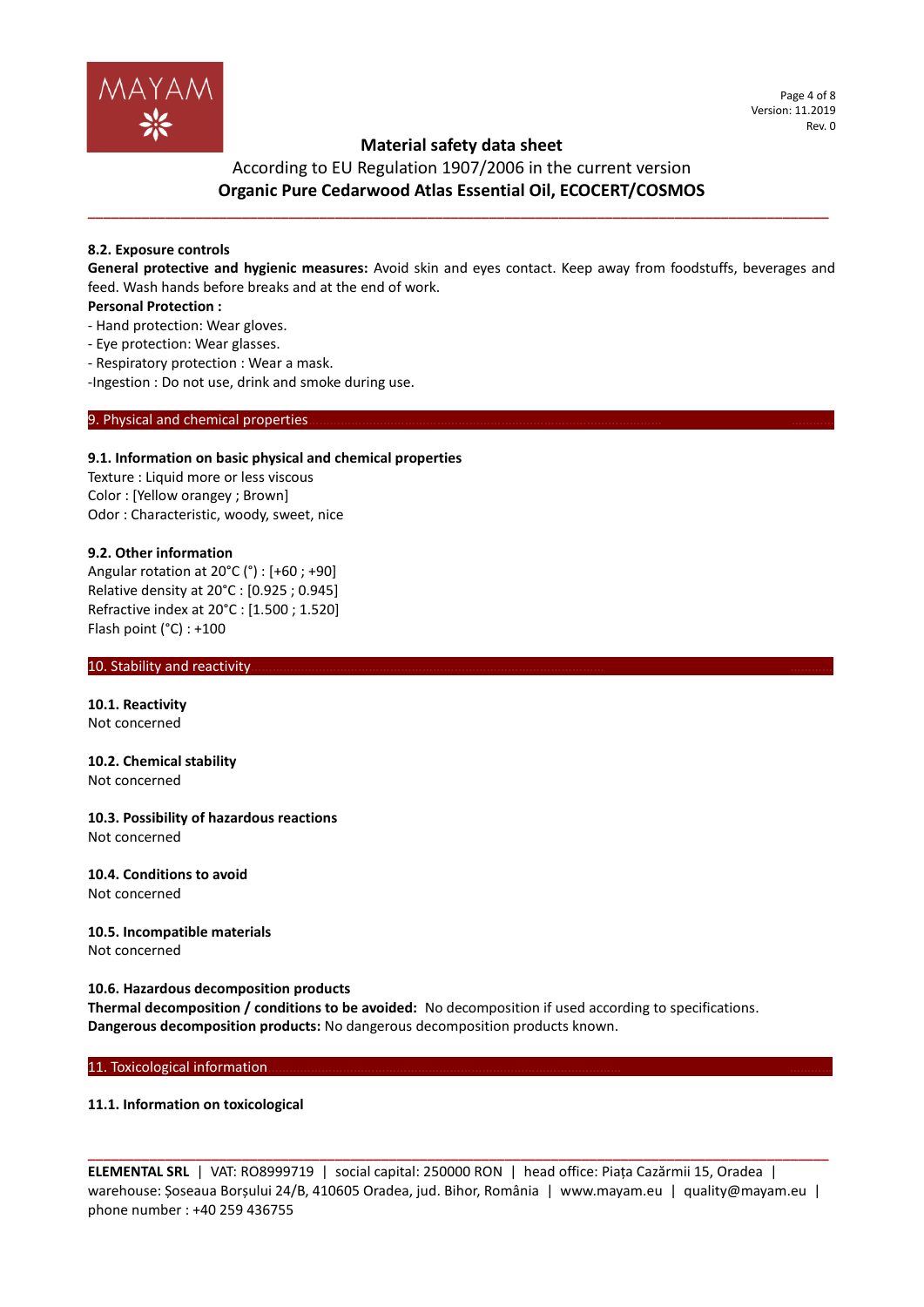

Page 5 of 8 Version: 11.2019 Rev. 0

# According to EU Regulation 1907/2006 in the current version **Organic Pure Cedarwood Atlas Essential Oil, ECOCERT/COSMOS**

**\_\_\_\_\_\_\_\_\_\_\_\_\_\_\_\_\_\_\_\_\_\_\_\_\_\_\_\_\_\_\_\_\_\_\_\_\_\_\_\_\_\_\_\_\_\_\_\_\_\_\_\_\_\_\_\_\_\_\_\_\_\_\_\_\_\_\_\_\_\_\_\_\_\_\_\_\_\_\_\_\_\_\_\_\_\_\_\_\_\_\_\_\_\_\_\_**

**Toxicological Information Acute:** • **Oral** Not determined • **Inhalation** Not determined • **Skin** Not determined

### 12. Ecological information

#### **12.1. Toxicity**

Do not leave the product, even diluted or in great quantity, penetrate the ground water, water or the drains.

# **12.2. Persistence and degradability**

NOT CONCERNED

#### **12.3. Bioaccumulative potential** NOT CONCERNED

## **12.4. Mobility in soil**

NOT CONCERNED

# **12.5. Results of PBT and vPvB assessment**

NOT CONCERNED

# **12.6. Other adverse effects**

NOT CONCERNED

#### 13. Disposal considerations

#### **13.1. Waste treatment methods**

Product : Recommendation : Does not have to be disposed of with waste . Do not let penetrate the sewers. **Not cleaned packing :** Recommendation : Evacuation in accordance with regulations.

#### 14. Transport information



#### **14.1. UN number** ADR : 3082 IMDG: 3082

**ELEMENTAL SRL** | VAT: RO8999719 | social capital: 250000 RON | head office: Piața Cazărmii 15, Oradea | warehouse: Șoseaua Borșului 24/B, 410605 Oradea, jud. Bihor, România | www.mayam.eu | quality@mayam.eu | phone number : +40 259 436755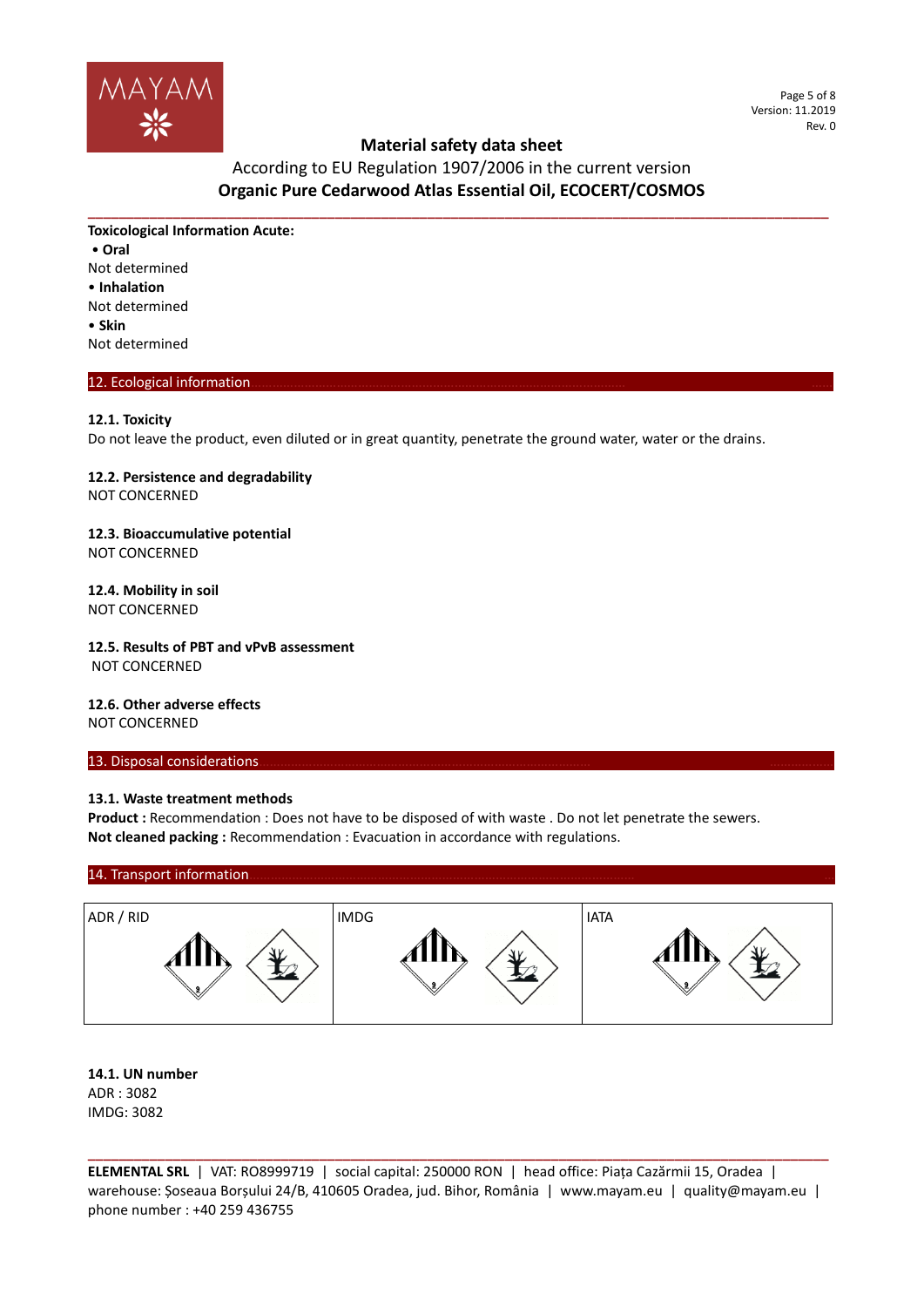

Page 6 of 8 Version: 11.2019 Rev. 0

## According to EU Regulation 1907/2006 in the current version **Organic Pure Cedarwood Atlas Essential Oil, ECOCERT/COSMOS**

**\_\_\_\_\_\_\_\_\_\_\_\_\_\_\_\_\_\_\_\_\_\_\_\_\_\_\_\_\_\_\_\_\_\_\_\_\_\_\_\_\_\_\_\_\_\_\_\_\_\_\_\_\_\_\_\_\_\_\_\_\_\_\_\_\_\_\_\_\_\_\_\_\_\_\_\_\_\_\_\_\_\_\_\_\_\_\_\_\_\_\_\_\_\_\_\_**

IATA :3082

#### **14.2. UN proper shipping name**

ADR : ENVIRONMENTALLY HAZARDOUS SUBSTANCE, LIQUID, n.o.s .(Alpha-cedrene, Longifolene) IMDG: ENVIRONMENTALLY HAZARDOUS SUBSTANCE, LIQUID, n.o.s .(Alpha-cedrene, Longifolene) IATA : ENVIRONMENTALLY HAZARDOUS SUBSTANCE, LIQUID, n.o.s .(Alpha-cedrene, Longifolene)

**14.3. Transport hazard class(es)**

ADR : 9 IMDG: 9 IATA : 9

**14.4. Packing group** ADR : III IMDG: III IATA : III

**14.5. Environmental hazards** IMDG : Marine Pollutant Marine pollutant(s) : **Alpha-cedrene, Longifolene**

**14.6. Special precautions for user** Not concerned

**14.7. Transport in bulk according to Annex II of MARPOL73/78 and the IBC Code** Not concerned

#### 15. Regulatory information

**15.1. Safety, health and environmental regulations/legislation specific for the substance or mixture** Not concerned

#### **15.2. Chemical safety assessment**

Not concerned

#### 16. Additional information.

#### **16.1. Full H sentences text in point 3 :**

H226 Flammable liquid and vapor. H304 May be fatal if swallowed and enters airways. H315 Causes skin irritation.

H317 May cause an allergic skin reaction.

H400 Very toxic to aquatic life.

H410 Very toxic to aquatic life with long lasting effects.

Material security data sheet according to 2001/58/CEE.

**ELEMENTAL SRL** | VAT: RO8999719 | social capital: 250000 RON | head office: Piața Cazărmii 15, Oradea | warehouse: Șoseaua Borșului 24/B, 410605 Oradea, jud. Bihor, România | www.mayam.eu | quality@mayam.eu | phone number : +40 259 436755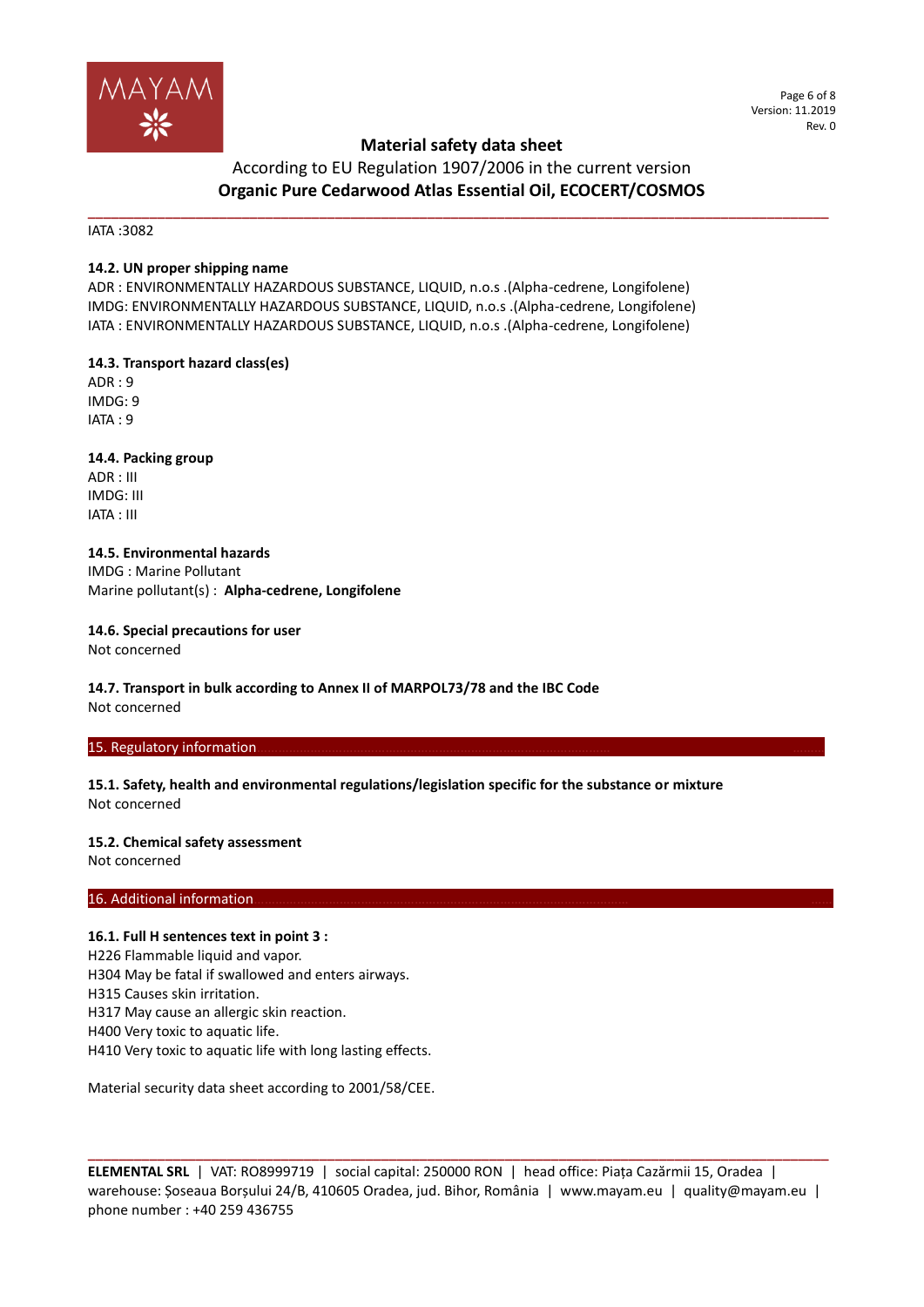

## According to EU Regulation 1907/2006 in the current version **Organic Pure Cedarwood Atlas Essential Oil, ECOCERT/COSMOS**

#### **\_\_\_\_\_\_\_\_\_\_\_\_\_\_\_\_\_\_\_\_\_\_\_\_\_\_\_\_\_\_\_\_\_\_\_\_\_\_\_\_\_\_\_\_\_\_\_\_\_\_\_\_\_\_\_\_\_\_\_\_\_\_\_\_\_\_\_\_\_\_\_\_\_\_\_\_\_\_\_\_\_\_\_\_\_\_\_\_\_\_\_\_\_\_\_\_ 16.2. Abbreviations:**

ADR: European Agreement concerning the International Carriage of Dangerous Goods by Road.

CAS: Chemical Abstracts Service (division of the American Chemical Society).

CLP: Classification, Labeling, Packaging.

DNEL: Derived No Effect Level.

EINECS: European Inventory of Existing Commercial Chemical Substances.

GHS: Globally Harmonized System of Classification and Labeling of Chemicals.

IATA: International Air Transport Association.

IATA-DGR: Dangerous Goods Regulation by the "International Air Transport Association" (IATA). ICAO: International Civil Aviation Organization.

ICAO-TI: Technical Instructions by the "International Civil Aviation Organization" (ICAO).

IMDG: International Maritime Code for Dangerous Goods.

INCI: International Nomenclature of Cosmetic Ingredients.

LTE: Long-term exposure.

PNEC: Predicted No Effect Concentration.

RID: Regulation Concerning the International Transport of Dangerous Goods by Rail.

STE: Short-term exposure.

STEL: Short Term Exposure limit.

STOT: Specific Target Organ Toxicity.

### **DECLARATION OF ALLERGENS**

7th Amendment to Directive 76/768/EC, annex III, part I (2003/15/EC)

| <b>Compounds</b>                                                      | C.A.S          | % Natural | % Synthetic | % Total |
|-----------------------------------------------------------------------|----------------|-----------|-------------|---------|
| 3 and 4-(4-Hydroxy-4-methylpentyl)-3-<br>cyclohexene-1-carboxaldehyde | 31906-04-4     |           |             |         |
| alpha-Amylcinnamyl alcohol                                            | 101-85-9       |           |             |         |
| alpha-Amylcinnamaldehyde                                              | 122-40-7       |           |             |         |
| alpha-Hexylcinnamaldehyde                                             | 101-86-0       |           |             |         |
| alpha-iso-Methylionone                                                | 127-51-5       |           |             |         |
| Anisyl alcohol                                                        | 105-13-5       |           |             |         |
| Benzyl alcohol                                                        | 100-51-6       |           |             |         |
| Benzyl benzoate                                                       | 120-51-4       |           |             |         |
| Benzyl cinnamate                                                      | $103 - 41 - 3$ |           |             |         |
| Benzyl salicylate                                                     | 118-58-1       |           |             |         |
| Cinnamaldehyde                                                        | 104-55-2       |           |             |         |
| Cinnamyl alcohol                                                      | 104-54-1       |           |             |         |
| Citral                                                                | 5392-40-5      |           |             |         |

**ELEMENTAL SRL** | VAT: RO8999719 | social capital: 250000 RON | head office: Piața Cazărmii 15, Oradea | warehouse: Șoseaua Borșului 24/B, 410605 Oradea, jud. Bihor, România | www.mayam.eu | quality@mayam.eu | phone number : +40 259 436755